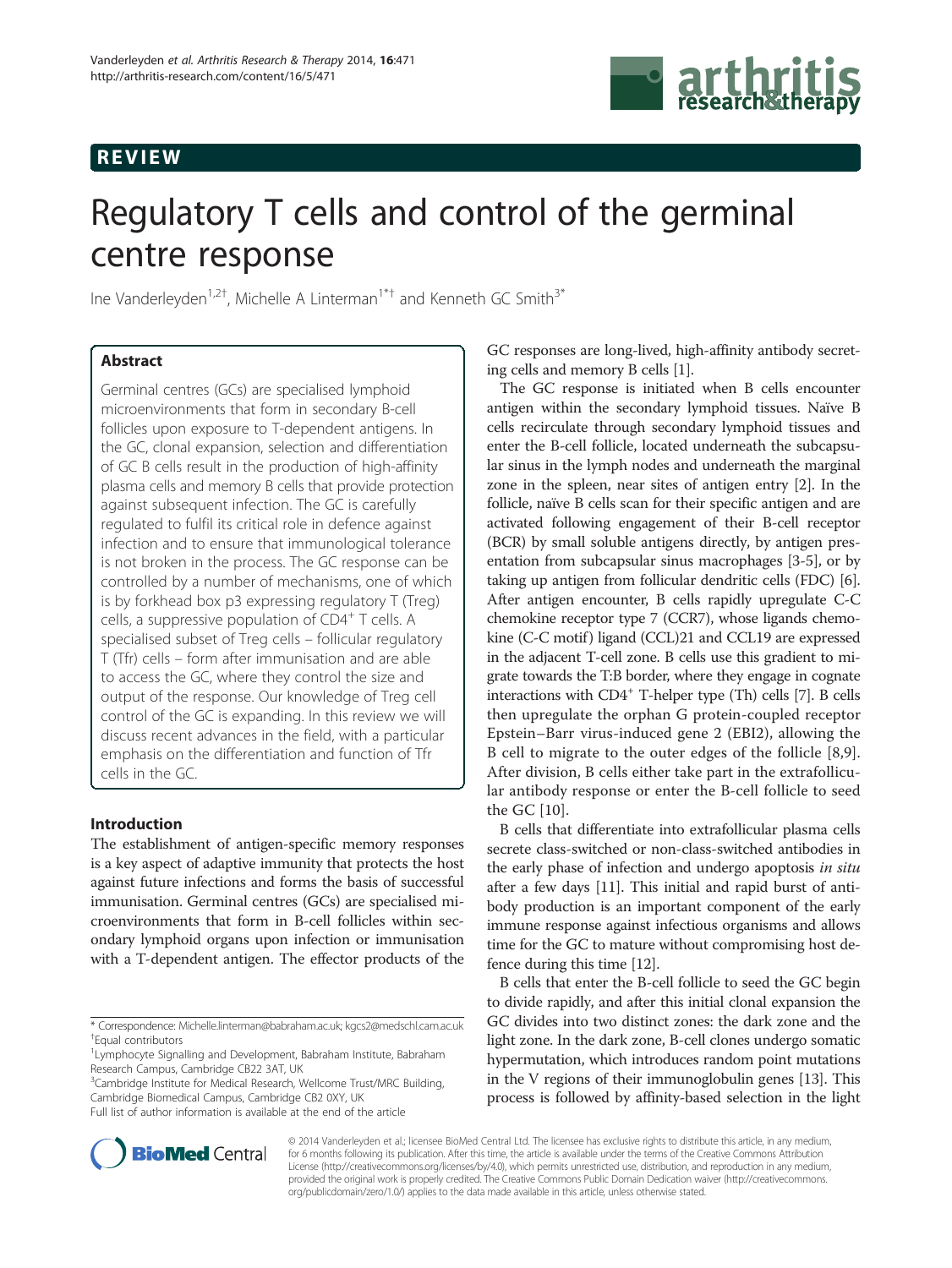zone that contains FDC bearing immune complexes and follicular helper T (Tfh) cells. B cells with somatically mutated BCRs collect antigen from the surface of FDC, internalise it and present it to Tfh cells in the context of major histocompatibility complex class II (MHC-II). B cells with the highest affinity BCRs are able to outcompete lower affinity B cells for T-cell help, resulting in further clonal expansion of high-affinity GC B cells and formation of high-affinity plasma cells and memory B cells [\[14,15](#page-7-0)]. This process of mutation and selection that generates effector B cells with BCRs with increased affinity for antigen is referred to as affinity maturation, and competition for Tfh cell help is an essential mediator of this [[15](#page-7-0)].

## Follicular helper T cells

Tfh cells are essential for the formation and maintenance of the GC response [[16](#page-7-0)]. Tfh differentiation is initiated by priming of the CD4+ T cell by dendritic cells (DCs) via the engagement of the T-cell receptor (TCR) by the MHC-II peptide complex on DCs in conjunction with costimulation between CD80/CD86 on the DC and CD28 on the T cell. During these T:DC interactions, the cytokines IL-6 and IL-12 and the co-stimulatory molecule inducible co-stimulator (ICOS) support differentiation into Tfh precursor cells [[17](#page-7-0)]. These signals are critical for induction of the transcription factor B-cell lymphoma (Bcl)- 6 [\[18\]](#page-7-0), which is both necessary and sufficient for Tfh differentiation [[19](#page-7-0)-[21](#page-7-0)]. Bcl-6 promotes Tfh differentiation by actively repressing the Th1 (Tbet), Th2 (GATA-binding-protein 3 (GATA3)), Th17 (retinoid-orphan receptor gamma (RORγt)) and regulatory T (Treg) (forkhead box p3 (Foxp3)) master transcription factors as well as the transcription factor B-lymphocyte-induced maturation protein 1 (Blimp-1) [\[19](#page-7-0)-[21](#page-7-0)]. Bcl-6 and Blimp-1 are mutually antagonistic and the balance of these two transcription factors is essential for optimal Tfh cell differentiation [\[21\]](#page-7-0).

Expression of CXCR5 allows T cells to migrate to the T:B border towards the ligand for CXCR5, CXCL13, which is expressed by FDC in the follicle [\[22,23\]](#page-7-0). Induction of CXCR5 on Tfh precursor cells is mediated by the expression of the transcription factor achaete-scute complex homolog 2 (Ascl-2) [\[24](#page-7-0)]. After T-cell priming, Tfh precursor cells need to interact with B cells in order to fully differentiate into GC Tfh cells; these stable interactions between Tfh precursor cells and B cells are mediated by ligation of the SLAM family of receptors, CD84 and Ly108, supported by the intracellular adaptor molecule SLAM-associated protein (SAP) [\[25](#page-7-0)]. Tfh cells also receive signals through ICOS during interactions with bystander B cells; this induces the phosphatidylinositide 3-kinase pathway and triggers actin waves and polarised pseudopod formation, facilitating the migration of Tfh cells to the follicle [\[26\]](#page-7-0). Once within the GC, Tfh cells provide help to GC B cells.

Fully differentiated GC Tfh cells provide survival and differentiation signals to GC B cells through CD40 ligand–CD40 interactions and secretion of cytokines, including IL-21 and IL-4 [[27](#page-7-0)-[31\]](#page-7-0). GC B cells compete with each other for help from Tfh cells by presenting antigen on MHC-II. Those GC B cells that can engage Tfh cells will receive survival and differentiation cues to exit the GC as long-lived plasma cells or memory cells or to undergo further rounds of somatic hypermutation. The B cells with the highest affinity BCRs are able to collect and then present the most antigen to Tfh cells, thereby outcompeting the lower affinity B cells for T-cell help. The dialogue between Tfh and GC B cells is not one directional, with B cells providing signals to Tfh cells that control their maintenance and function. PD-1 ligation on Tfh cells during interaction with B cells controls the Tfh cell number, and secretion of the cytokine IL-21 and CD80 expression on B cells supports Tfh survival [\[32,33](#page-7-0)]. Together, the priming of naïve  $CD4^+$  T cells leads to specific changes in gene transcription that culminates in Tfh differentiation and migration into the GC, where they provide essential help to GC B cells for their selection, survival and differentiation.

# Control of the germinal centre by  $Foxp3$ <sup>+</sup> regulatory T cells

## Foxp3<sup>+</sup> regulatory T cells

The size and specificity of the GC is influenced by a number of factors such as antibody feedback [\[34](#page-7-0)], Qa-1<sup>+</sup> CD8<sup>+</sup> Treg cells [\[35](#page-7-0)] and Foxp3<sup>+</sup> Treg cells. This review will focus on the latter and their role in controlling the GC response. Foxp3<sup>+</sup> Treg cells are a subset of CD4<sup>+</sup> T cells that suppress immune responses and are essential for maintaining immunological tolerance [\[36](#page-7-0)]. Treg cells can develop in the thymus and these Foxp3<sup>+</sup> cells are referred to as thymic Treg cells [\[37,38\]](#page-7-0). In addition to thymic Treg cells, recent thymic emigrants can switch on Foxp3 expression and become suppressive Treg cells [\[39](#page-7-0)]. Treg cells originating from the thymus have a TCR repertoire whose specificity is skewed towards self-antigen and is distinct from that of conventional effector T cells [\[40\]](#page-7-0). Treg cells can also differentiate from non-Treg CD4<sup>+</sup> T cells that switch on Foxp3 expression in the periphery; these are referred to as peripheral Treg cells [[41](#page-8-0)]. Finally, Treg cells can be generated *in vitro* in the presence of transforming growth factor beta and are referred to as induced Treg cells [\[38](#page-7-0)].

The transcription factor Foxp3 is essential for the suppressive function of Treg cells. In humans, mutations in FOXP3 lead to immune dysregulation, polyendocrinopathy, enteropathy, and X-linked syndrome (IPEX), which is characterised by severe systemic autoimmunity. Similarly, deficiency of Foxp3 in mice (scurfy mice) leads to unrestrained T-cell and humoral immune responses,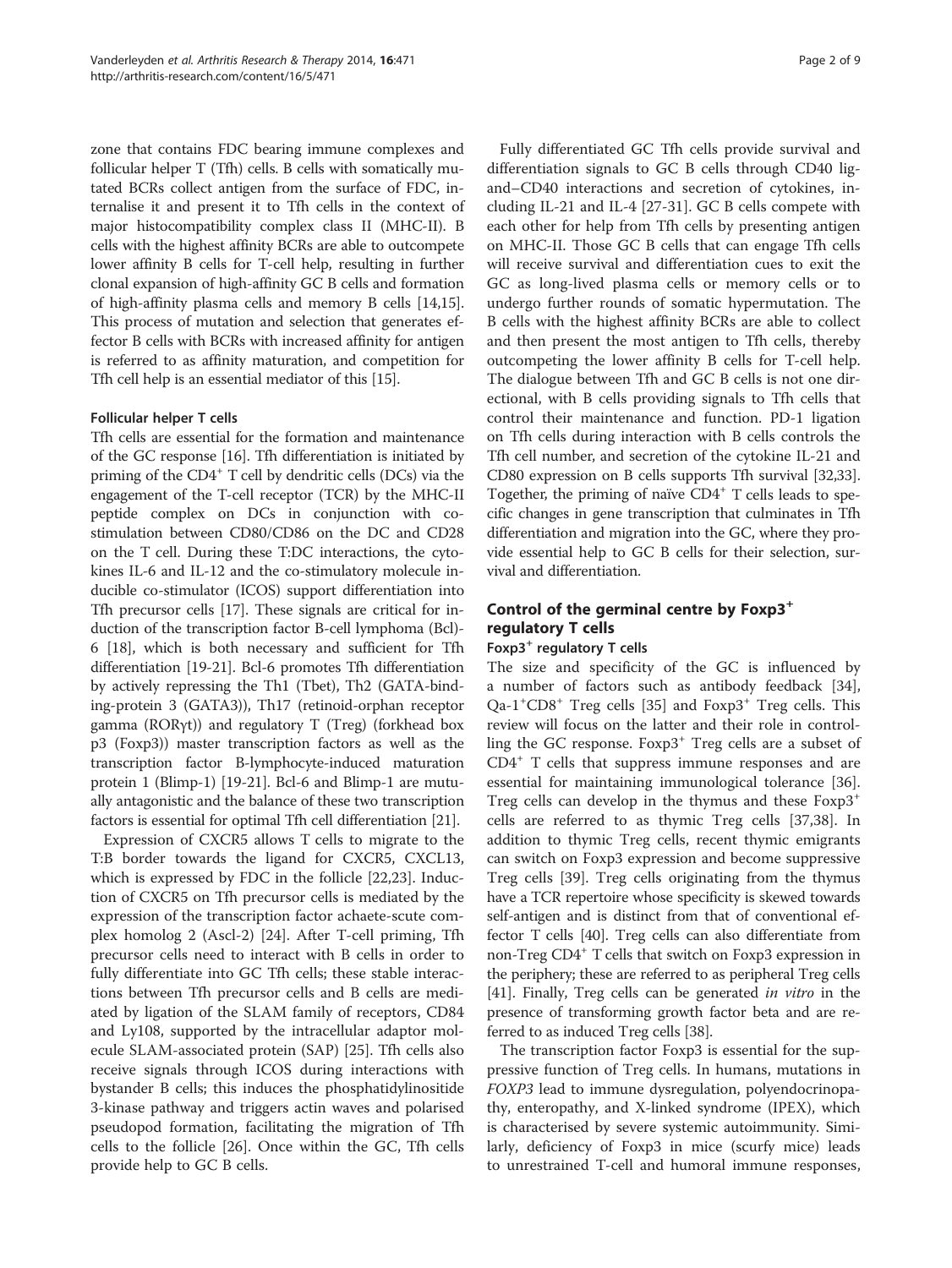which include spontaneous GC formation and Tfh cell expansion in the absence of immunisation or infection [[42-44](#page-8-0)]. Mice in which Foxp3<sup>+</sup> cells lack interferon regulatory factor (IRF)4 develop spontaneous GCs but are not a phenocopy of Foxp3-deficient mice [\[45\]](#page-8-0). This observation suggests that IRF4 controls an aspect of Treg biology that is essential for moderating the GC itself and that specific, cell-intrinsic molecular pathways mediate the suppression of the spontaneous GC response by Treg cells. IRF4 is required for expression of the homing molecules CD62L and CD103 and the inhibitory molecule cytotoxic T-lymphocyte antigen 4 (CTLA-4), and changes in these molecules may have implications for Treg control of the GC. There is evidence that CTLA-4 is also a critical regulator of the GC as CTLA-4-deficient mice develop spontaneous GCs [[46](#page-8-0)]. CTLA-4 is expressed at high levels on Treg cells and exerts its inhibitory function by depleting CD80/CD86 from the surface of antigen-presenting cells by trans-endocytosis, thereby inhibiting co-stimulatory signalling [\[47\]](#page-8-0). This inhibition results in failure of DCs to activate T cells through CD28, thereby inhibiting priming of CD4+ T cells. Taken together, these findings demonstrate that Foxp3+ Treg cells play a role in suppressing the initiation of the GC, and CTLA-4 is a probable effector mechanism by which Treg cells may mediate this suppression. It could be speculated that extrafollicular Treg cells suppress GC initiation by means of CTLA-4-mediated inhibition of T-cell proliferation and subsequent Tfh cell differentiation.

In contrast to the finding that  $F\alpha p3^+$  Treg cells suppress the GC response, Leon and colleagues demonstrated that Treg cells can promote GC responses [\[48](#page-8-0)]. Using influenza infection in a strain of mice where treatment with diphtheria toxin specifically eliminates all Foxp $3^+$  cells, they demonstrated that ablation of Treg cells results in a decrease in antigen-specific GC B cells [[48\]](#page-8-0). In this model, Treg suppression of the GC was mediated by limiting the availability of IL-2. IL-2 signalling negatively impacts on Tfh differentiation by upregulating the transcription factor Blimp-1 in a signal transducer and activator of transcription (STAT)5-dependent manner [[49,50](#page-8-0)], suggesting that when Treg cells are not able to limit IL-2, primed T cells are skewed away from the Tfh lineage due to increased IL-2 signalling. These data seem to be in contrast to the data described above that show that  $F\alpha p3^+$  Treg cells inhibit the GC response. However, work from Wing and Sakaguchi demonstrated that Treg cell control of the GC differs depending on the time point of the response in which they are acting. Depletion of Treg cells at the time of immunisation enhances the number of antigen-specific Tfh cells and GC B cells, whereas depletion later in the response leads to expansion of non antigen-specific GC B cells and Tfh cells, at the expense of cells specific for the responding antigen [\[46](#page-8-0)]. Consistent with this, Leon and colleagues

depleted Treg cells on days 0, 4 and 7 relative to influenza infection followed by analysis on day 10 [\[48\]](#page-8-0). These time points are prior to the peak of the GC response following influenza infection [\[51](#page-8-0)], a time point during which Treg cells promote the initiation of the immune response by supporting effector  $CD4^+$  T-cell differentiation rather than suppressing the GC response.

These data also suggest that there might be an important difference between Treg cells controlling the GC from outside the follicle by controlling its initiation and follicular regulatory T (Tfr) cells controlling the GC from inside where they regulate the size and output of the response. Taken together, extrafollicular Treg cells may inhibit the formation of a GC response in the absence of immunisation or infection via CTLA-4 trans-endocytosis. But these cells may also enhance the initiation of the GC response after infection by limiting IL-2 availability and thereby promoting Tfh differentiation (Figure [1\)](#page-3-0).

#### Follicular regulatory T cells

Tfr cells are a subset of Foxp3<sup>+</sup> Treg cells that are found within the GC, where they act to control the magnitude and output of the GC response. Lim and colleagues first identified Foxp3<sup>+</sup> cells within human tonsil GCs in 2004 [\[52](#page-8-0)]. These authors demonstrated that addition of CD4<sup>+</sup> CD25<sup>+</sup> CD69<sup>−</sup> T cells to co-cultures of CD57<sup>+</sup> Th cells with naïve, GC or memory B cells isolated from tonsils suppressed antibody production. The CD4<sup>+</sup>CD25<sup>+</sup>CD69<sup>-</sup> T-cell populations were shown to contain FOXP3-expressing cells. Although the authors suggest that some of these cells can be identified in the GC, these CD4<sup>+</sup>CD25<sup>+</sup>CD69<sup>-</sup> Treg cells highly express CCR7, whose ligands are not expressed in the GC, and not CXCR5, the key migration cue for access to the GC. Therefore, it is unlikely that these CD4+ CD25+ CD69<sup>−</sup> Treg cells are all located within the GC but they may control the response from outside the follicle.

Interestingly, activation of CD4<sup>+</sup>CD25<sup>+</sup>CD69<sup>-</sup> Treg cells increased the expression of CXCR5, facilitating their migration towards CXCL13. This indicates that TCR activation is able to change the chemotactic profile of Treg cells to facilitate migration into the GC. The  $CD69<sup>+</sup>$  counterparts of these Treg cells do express CXCR5, and it could be speculated that upon activation CD4<sup>+</sup>CD25<sup>+</sup>CD69<sup>-</sup> Treg cells start to express CD69 and CXCR5 to migrate to the GC. Following on from this work, in 2011 three independent groups demonstrated that Foxp3<sup>+</sup>CD4<sup>+</sup> T cells are able to undergo functional differentiation into a specialised subset of Treg cells that migrate into the GC and control its size and output directly [[44,53,54](#page-8-0)]. These Treg cells located inside the GC are now referred to as Tfr cells.

#### The origin of follicular regulatory T cells

Tfr cells are a distinct T-cell population within the GC that phenotypically mirror Tfh cells in many aspects,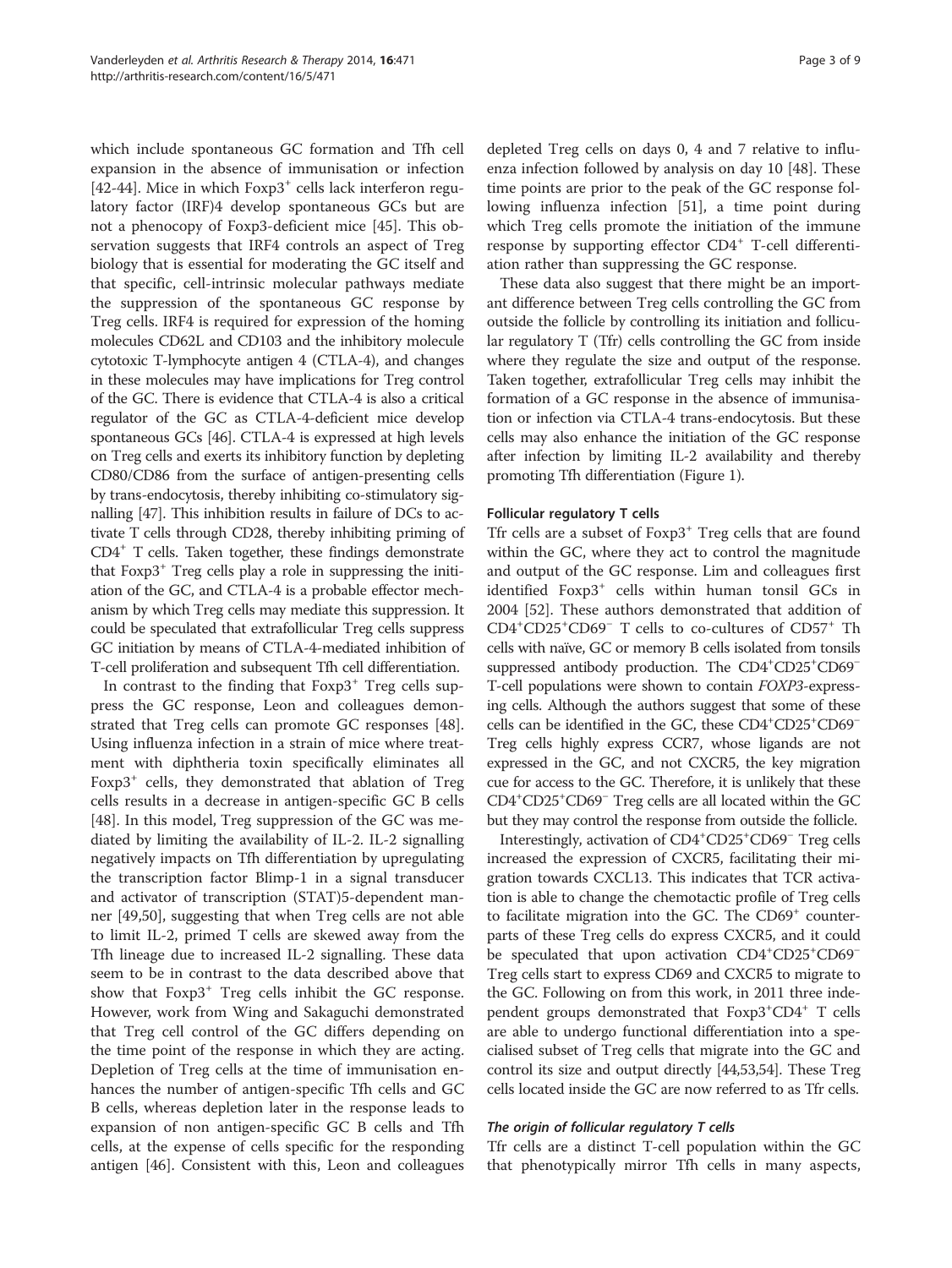<span id="page-3-0"></span>

including the expression of several Tfh cell markers such as Tfh lineage-specific transcription factor Bcl-6 along with CXCR5, PD-1, ICOS, and SAP [[44,53\]](#page-8-0). Tfr cells do not express the B-cell helper molecules IL-21, IL-4 and CD40 ligand that are characteristic of Tfh cells [\[53](#page-8-0)]. Instead they express a range of typical Treg cell markers in addition to Foxp3, such as glucocorticoid-induced tumour necrosis factor receptor-related protein and CTLA-4 [[44](#page-8-0),[53](#page-8-0)]. Gene expression profile analysis further showed that Tfr cells have a distinct transcriptional profile that has more in common with Treg cells than Tfh or other Th cells [[53](#page-8-0)].

Because Tfr cells have phenotypic characteristics of both Tfh and Treg cells, it seemed likely that these cells arise from one or the other of these cell types. Thus, Tfr cells could derive from Foxp3<sup>+</sup> Treg cells that enter the GC or from Tfh cells that switch on Foxp3 within the GC. To determine the origin of Tfr cells, naïve Foxp3<sup>−</sup> TCR-transgenic T cells were transferred into intact recipient mice prior to immunisation. Tfr cells develop exclusively from recipient cells, whereas Tfh cells developed from the TCR-transgenic T cells, suggesting Tfr cells do not derive from Tfh cells [\[53\]](#page-8-0). Supporting this, adoptive transfer of Foxp3<sup>+</sup>CD4<sup>+</sup> or Foxp3<sup>-</sup>CD4<sup>+</sup> cells into recipient mice showed that Tfr cells derive from Treg cells and not Foxp3<sup>−</sup> precursors [\[44,53\]](#page-8-0) and Tfr cells do not develop in mice depleted of Treg cells at the time of immunisation [\[53](#page-8-0)]. Moreover, Tfh cells in culture are resistant to conversion into Foxp3<sup>+</sup> cells under Treg cell polarising conditions [\[54\]](#page-8-0). Together, these data indicate that Tfr cells derive from Treg cells rather than from Tfh cells.

# Differentiation and maintenance of follicular regulatory T cells

Initial experiments using mixed bone marrow chimaeras showed that Tfr cells require a number of differentiation cues used in Tfh cell development [\[53](#page-8-0)]. Tfr cell development requires CD28 and ICOS ligation as well as the presence of B cells and SAP expression, which facilitates T:B interactions [[53](#page-8-0),[55](#page-8-0)]. Like Tfh cells, Tfr cells absolutely require Bcl-6 expression, suggesting that common developmental cues may be responsible for inducing their shared transcriptional regulator [\[44](#page-8-0)]. In contrast to Tfh cells, in which Bcl-6 can repress Foxp3 expression, Tfr cells co-express Bcl-6 and Foxp3. However, the mechanism by which these transcription factors can be expressed within the same cell type, and the implications of this for Tfr cell biology, remain to be demonstrated. Although  $Bcl6^{-/-}$  mice are unable to form Tfr cells [\[44](#page-8-0)], Bcl-6 is not required for the initial upregulation of CXCR5. In Tfr cells, CXCR5 upregulation depends on the transcription factor NFAT2 [[56\]](#page-8-0). Strikingly, NFAT2 deficiency in T cells impaired CXCR5 expression by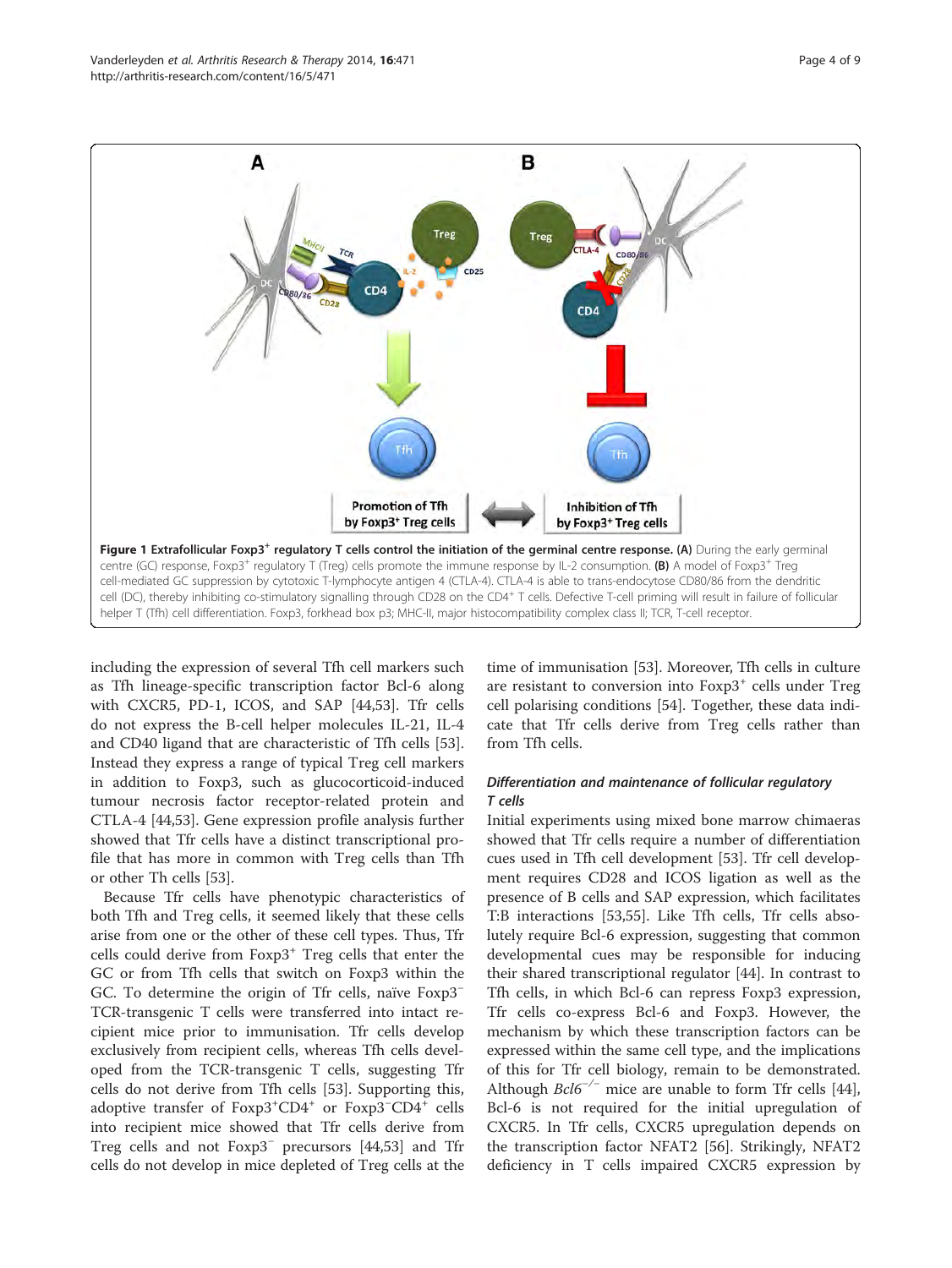Foxp3<sup>+</sup>CD4<sup>+</sup> cells and resulted in an enhanced GC response. This effect was specific to Tfr cells and Tfh cell migration was not affected by NFAT2 deficiency. NFAT2 is thus essential to initiate GC homing in Tfr cells, playing an analogous role to Ascl-2 in Tfh cells. This suggests that Bcl-6 might be required for stabilising or maintaining Tfr cell development rather than inducing it.

These data also indicate that, despite their similar phenotype, Tfh cells and Tfr cells have distinct molecular regulation of CXCR5 expression and therefore these cells do not entirely share the same molecular differentiation pathway. Other molecules have been implicated in Tfr differentiation, such as tumour necrosis factor receptor-associated factor 3 (TRAF3) [[57](#page-8-0)]. Ablation of TRAF3 in Foxp3<sup>+</sup> Treg cells results in a decrease in the number of Tfr cells, accompanied by a larger GC response and increased antibody production [[57](#page-8-0)]. In contrast, expression of the helix–loop–helix proteins Id2 and Id3 in Treg cells represses Tfr cell development, as mice deficient in these molecules have spontaneous Tfr cell formation [\[58](#page-8-0)]. Together, these data demonstrate that Tfr cells require specific cues for their formation from  $F\alpha p3^+$  CD4<sup>+</sup> T cells, and if their development is impaired the GC is larger.

In addition to particular cues being required for their development, the size of the Tfr cell population is also controlled at a cell-intrinsic molecular level. In contrast to Tfh cells, a proportion of Tfr cells express Blimp-1, a transcription factor important in Treg cell function and for repressing Tfh cell development [\[59](#page-8-0)]. In the absence of Blimp-1, the Tfr cell population doubles in size, indicating that Bcl-6 and Blimp-1 have reciprocal effects on Tfr cell numbers, enhancing and reducing the size of the population, respectively [\[53](#page-8-0)]. Tfr cells also have high expression of the receptor PD-1, an inhibitory molecule that can dampen lymphocyte responsiveness to antigen [[53,55\]](#page-8-0). Adoptive transfer experiments using cells from PD-1-deficient mice showed that PD-1 expression limits the size of the Tfr cell population [\[55](#page-8-0)]. Together, these experiments demonstrate that Blimp-1 and PD-1 limit the size of the Tfr cell pool. Tight control of Tfr cell numbers is likely to be required to ensure appropriate, and avoid excessive, suppression of the GC.

## Follicular regulatory T-cell function

It is tempting to speculate that the absence of Tfr cells might account for the spontaneous formation of GCs observed in Foxp3-deficient mice. Consideration of the kinetics of Tfr and Tfh cell formation argues against such a role for Tfr cells in controlling the initiation of the GC. Tfr cells are barely detectable in unimmunised mice and, after sheep red blood cell immunisation, Tfh cell numbers peak at days 7 to 11, prior to Tfr cells (days 11 to 17) (Figure [2\)](#page-5-0). This difference demonstrates that Tfr cells are generated in response to immunisation, not prior to GC induction, and are therefore unlikely to suppress the formation of the GC response. The kinetics of Tfr cell formation suggest that Tfr cells are more likely to control the function and output of an established GC, with extrafollicular Treg cells controlling the initiation of the GC, as discussed earlier in this review.

In vitro Treg cell suppression assays showed that Tfr cells have a similar suppressive capacity compared with Treg cells [[53](#page-8-0)]. However, their role in vivo has not been as easy to dissect. The three initial groups describing Tfr cells in mice used different experimental strategies to determine their function *in vivo*, leading to conflicting results. In our study, mixed bone marrow chimaeras (SAP-deficient mice and Foxp3-DTR mice) were used to examine the effect of a specific reduction in Tfr cells on the GC response. In this system, immunisation with a T-dependent antigen significantly increased the number of Tfh cells and GC B cells, indicating that Tfr cells can suppress features of the GC response in vivo. When the number of Tfr cells was reduced, a slight decrease in high-affinity antibodies was also observed. In addition, antigen-specific GC B cells were fewer in number, suggesting that Tfr cells can partly control the GC response by limiting development of non antigen-specific B cells [[53](#page-8-0)]. In contrast, Chung and colleagues used an adoptive transfer model in which Cxcr5−/<sup>−</sup> or Bcl6−/<sup>−</sup> Treg cells together with naïve CD4+ T cells were transferred into Tcrb<sup>-/-</sup> mice. An increase in the number of GC B cells as well as antibody titres of both high and low affinity could be observed after immunisation, although the number of Tfh cells was unaffected [[44](#page-8-0)]. Similar results were obtained in the study by Wollenberg and colleagues, in which transfer of  $Cxcr5^{-/-}$  Treg cells into  $Tcra^{-/-}$  mice resulted in an increased GC response characterised by increased antibody secretion [[54](#page-8-0)]. A later study demonstrated that Tfr cells could suppress both activation and proliferation of responder T cells and IgG production in vitro [[55](#page-8-0)].

While these studies agree that Tfr cells can limit the size of the GC response, whether they also control antigenspecific antibody production remains contentious. The discrepancies between these studies may arise from the use of different immunisation and experimental protocols undertaken in slightly different environmental conditions. An additional possible explanation might be the fact that knocking-out either CXCR5, SAP or Bcl-6 in Treg cells in these experiments might not affect the Tfr cell population alone, but may also have an impact on other aspects of Treg cell biology. New tools will need to be generated to fully understand the role that Tfr cells play in the GC.

## Direct or indirect suppression by follicular regulatory T cells

While it is clear that Tfr cells act to control the size of the GC response, the mechanism by which they do this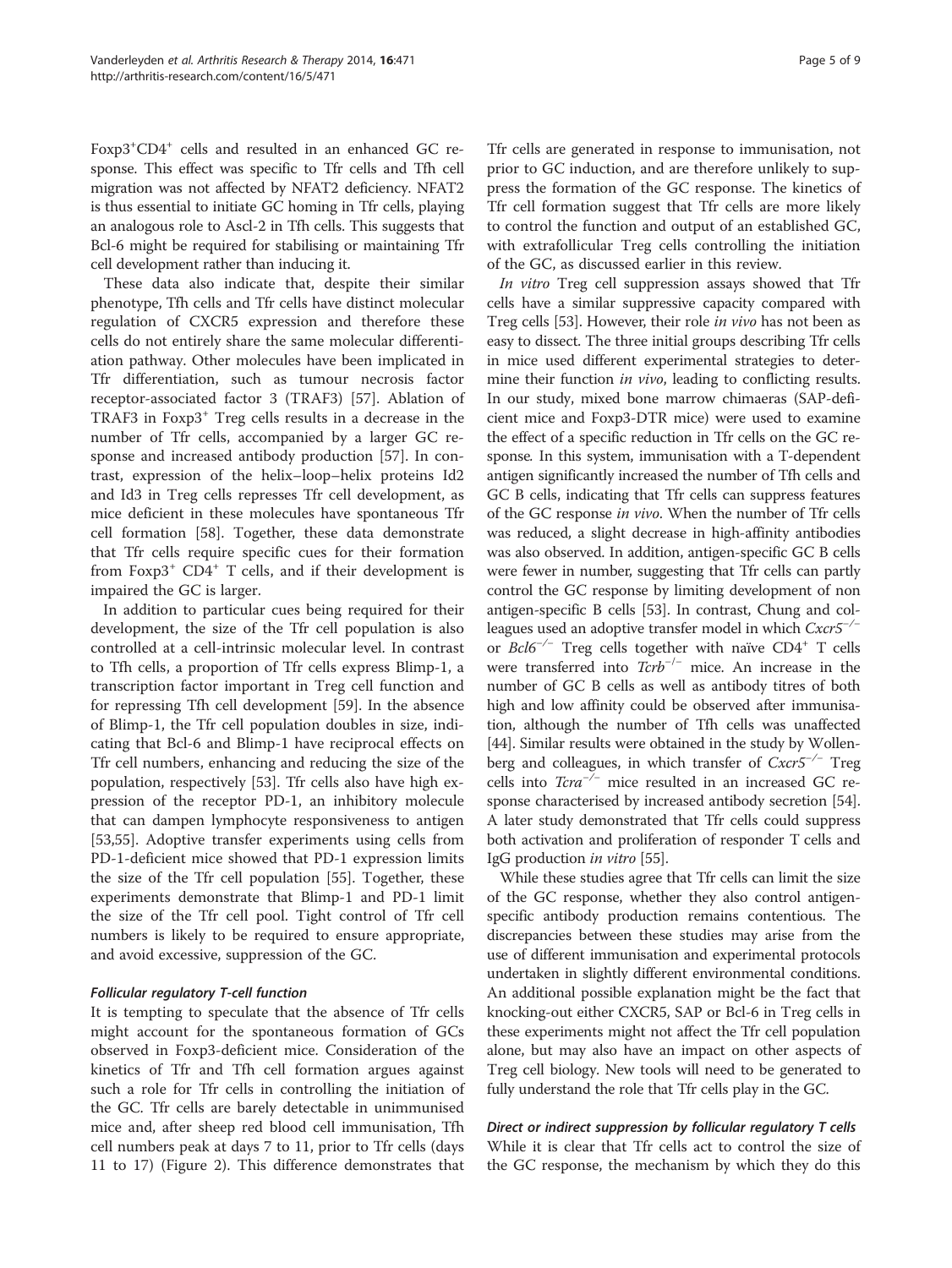<span id="page-5-0"></span>

has yet to be defined. They could act directly on B cells or Tfh cells through cell–cell interaction, via cytokine production, or through a combination of these. Treg cells can directly inhibit B-cell antibody production in vitro in a cell contact-dependent manner [[60](#page-8-0)]. Tfr cells cannot form in the absence of B cells or SAP, suggesting that Tfr cells or Tfr precursor cells interact with B cells in vivo [\[53](#page-8-0)]. Thus, Tfr cells may limit the GC response by direct interaction with GC B cells. However, Treg cells are also able to suppress effector T cells dir-ectly in vitro [[52\]](#page-8-0), so Tfr cells may also act by suppressing the expansion or function of Tfh cells through direct contact. One key molecule highly expressed by Treg cells that is implicated in suppression of GC responses is CTLA-4 [\[61](#page-8-0)]. When CTLA-4 signalling is blocked during an established GC response, the GC B cells continue to proliferate and GC resolution is prevented. Furthermore, the direct suppression of B cells in vitro by Treg cells is partially mediated by CTLA-4 [\[60](#page-8-0)]. Thus CTLA-4, in addition to its role in suppressing the initiation of the GC response, may also help in mediating Tfr cell suppression of the GC response.

Tfr cells may also exert their suppressive effects in the GC indirectly via cytokine secretion. One candidate would be IL-10, which has an established role in mediating Treg suppression and is expressed by Tfr cells [\[16](#page-7-0)]. Mice with Foxp3<sup>+</sup> Treg cells deficient in IL-10 do not develop severe autoimmunity but do develop spontaneous gastrointestinal inflammation [\[62](#page-8-0)]. The role of IL-10 during immune responses is complex and both IL-10 and its receptor (IL-10R) are broadly expressed by different immune cell types [[63\]](#page-8-0). IL-10 limits the size of the population of CD4<sup>+</sup>CXCR5<sup>+</sup> T cells in secondary lymphoid organs [\[64](#page-8-0)] and seems to be involved in a positive feedback loop, enhancing its own production by Treg cells  $[65]$ . Because IL-10 deficiency in Foxp $3^+$  Treg cells does not result in excessive autoantibody formation, it seems likely that IL-10 production by Tfr cells may play

a minor role in controlling Tfh cells rather than mediating major suppressive effects. Tfr cells are thus likely to exert their suppressive effect on distinct cell types in the GC by a number of mechanisms (Figure [3\)](#page-6-0).

## Follicular regulatory T cells and their potential role in autoimmunity

Somatic hypermutation of B-cell immunoglobulin genes within the GC can potentially generate autoreactive B-cell clones due to the random nature of the induced point mutations. Elimination of these self-reactive clones from the GC is therefore important for maintaining immunological tolerance and preventing autoimmunity [[66\]](#page-8-0). Tfh cells are an important peripheral tolerance checkpoint within the GC to ensure that B cells with self-reactive BCRs do not exit the GC as long lived-plasma cells and memory B cells. Sanroque mice have aberrant accumulation of Tfh cells that drive spontaneous GCs and autoimmunity, indicating that Tfh cells can support self-reactive GCs [\[67,68](#page-8-0)].

It is also possible that Tfr cells may contribute to maintaining GC tolerance as they have been reported to limit the number of non antigen-specific GC B cells [\[53\]](#page-8-0) and they derive from Treg precursors that possess TCRs skewed towards self-antigens. In support of this hypothesis, intravenous Ig treatment in collagen-induced arthritis in mice has been shown to reduce pathology and is associated with increased numbers of Tfr cells and a decrease in the number of GC B cells [\[69\]](#page-8-0). In addition, the importance of Tfr cells in autoimmune diseases has recently also been suggested in autoimmune BXD2 mice that are characterised by spontaneous autoreactive GC formation [[70](#page-8-0)]. In BXD2 mice, IL-21 promotes GC formation by selective expansion of Tfh cells skewing the Tfh/Tfr ratio towards Tfh cells. Lack of IL-21 in BXD2 mice results in increased numbers of Tfr cells, and, importantly, transfer of these Tfr cells can decrease GC formation and autoantibody production in BXD2 mice [\[70\]](#page-8-0). Together, these data suggest that skewing the Tfh/Tfr balance potentially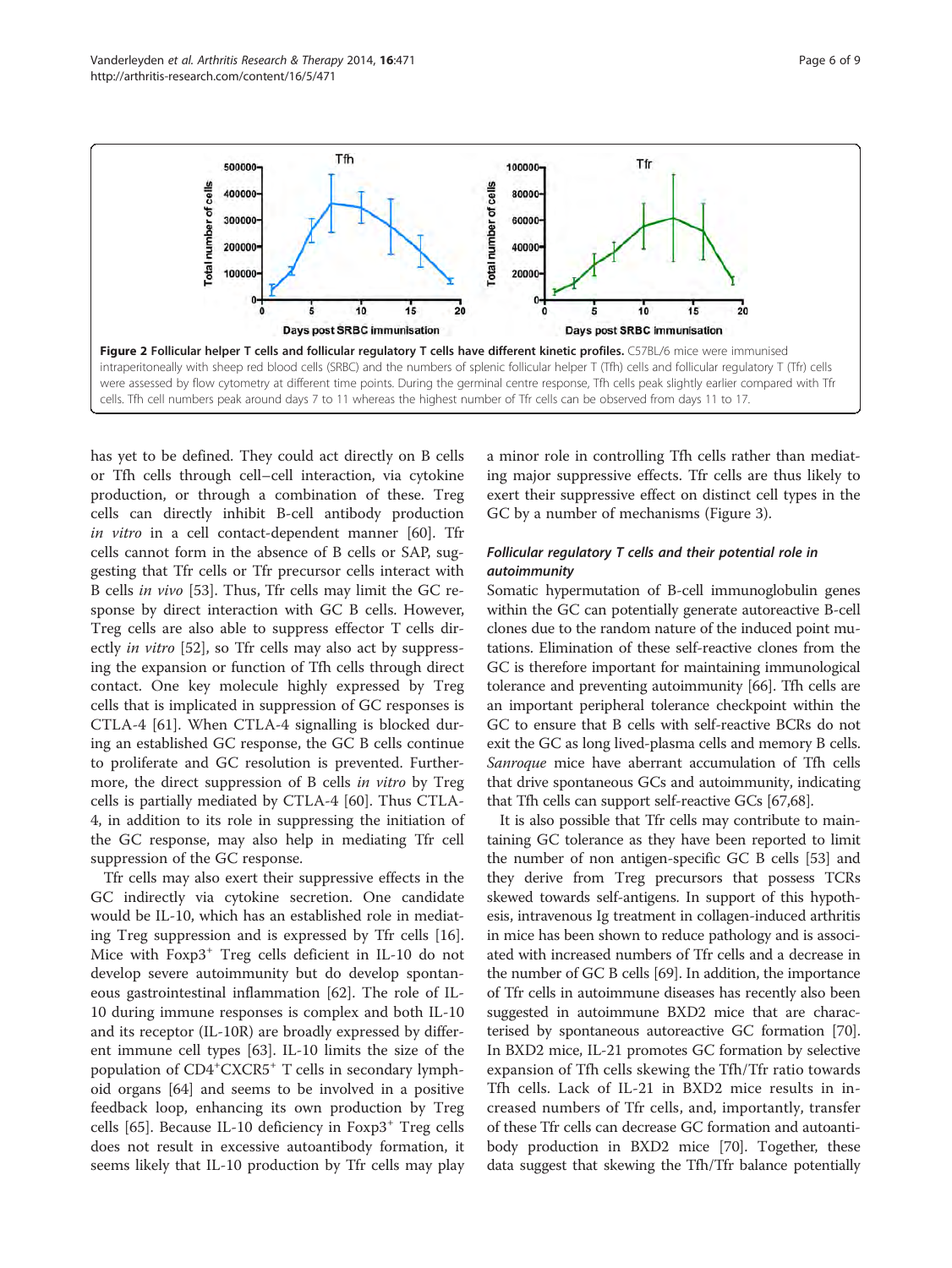<span id="page-6-0"></span>

contributes to autoimmune pathology, and correction of this balance could have therapeutic potential.

# Follicular regulatory T cells as a specialised regulatory T-cell subset

In recent years it has become increasingly clear that, like CD4+ Th cells, Treg cells are functionally and phenotypically diverse. Foxp3+ Treg cells can differentiate into several functional states characterised by expression of specific transcription factors classically associated with different Th-cell subsets. For example, during a Th1-skewed response, Foxp3<sup>+</sup> Treg cells upregulate Tbet in a STAT1dependent manner, the key transcription factor for Th1 cell differentiation [\[71,72](#page-8-0)]. Tbet expression in Treg cells drives CXCR3 expression, as it does in Th1 cells, and enables these Th1-like Treg cells to migrate towards the site of inflammation where they can specifically regulate Th1 responses. The induction of these CXCR3<sup>+</sup>Tbet<sup>+</sup> Treg cells occurs in an interferon gamma-dependent manner, similar to Th1 cells [\[72\]](#page-8-0). Th17 cell-mediated immune responses can be specifically controlled by Treg cells expressing Th17-associated STAT3, as Treg cell-specific deletion of STAT3 results in fatal intestinal inflammation and excessive Th17 responses [\[73\]](#page-8-0). Tfh cells are the critical Th cell population for the GC, and Tfr cells phenotypically resemble Tfh cells in many respects, as described in this review. Tfr cells thus fit in a model in which Treg cells coopt aspects of specific Th cell differentiation pathways, enabling them to migrate to sites where these Th cells are functioning in immune responses. Once there, their suppressive effects help ensure that collateral damage is minimised during the fight against infection.

# Conclusions

Tfr cells are a subset of  $F\alpha p3^+$  Treg cells that adopt features of Tfh cells to enable them to migrate into the GC while maintaining their suppressive function. These Tfr cells control the magnitude of the GC response and form within the GC, whereas extrafollicular  $F\alpha p3^+$  Treg cells likely regulate the initiation of, and input to, the GC response. Although it is clear that Tfr cells exert a suppressive function in the GC, some controversy remains about mechanisms and targets of their suppression. Further research needs to be done in order to unravel the exact mechanisms by which Tfr cells suppress the GC response, to disentangle the intrafollicular and extrafollicular roles of Foxp3<sup>+</sup> Treg cells and to determine to what extent Tfr cells play a role in the prevention of GC-derived autoimmunity.

#### Abbreviations

Bcl-6: B-cell lymphoma 6; BCR: B-cell receptor; Blimp-1: B-lymphocyte-induced maturation protein 1; CCL: chemokine C-C ligand; CCR: chemokine C-C receptor; CTLA-4: cytotoxic T-lymphocyte antigen 4; DC: dendritic cell; FDC: follicular dendritic cells; Foxp3: forkhead box p3; GC: germinal centre; ICOS: inducible co-stimulator; Ig: immunoglobulin; IL: interleukin; IRF: interferon regulatory factor; MHC-II: major histocompatibility complex class II; SAP: SLAM-associated protein; STAT: signal transducer and activator of transcription; TCR: T-cell receptor; Tfh: follicular helper T; Tfr: follicular regulatory T; Th: T-helper type; TRAF3: tumour necrosis factor receptor-associated factor 3; Treg: regulatory T.

#### Competing interests

The authors declare that they have no competing interests

#### Acknowledgements

KGCS is supported by a Wellcome Trust Programme Grant (083650/Z/07/Z) and a Lister Prize Fellowship. MAL is supported by the Biotechnology and Biological Sciences Research Council. IV is funded via the IUAP grant T-TIME.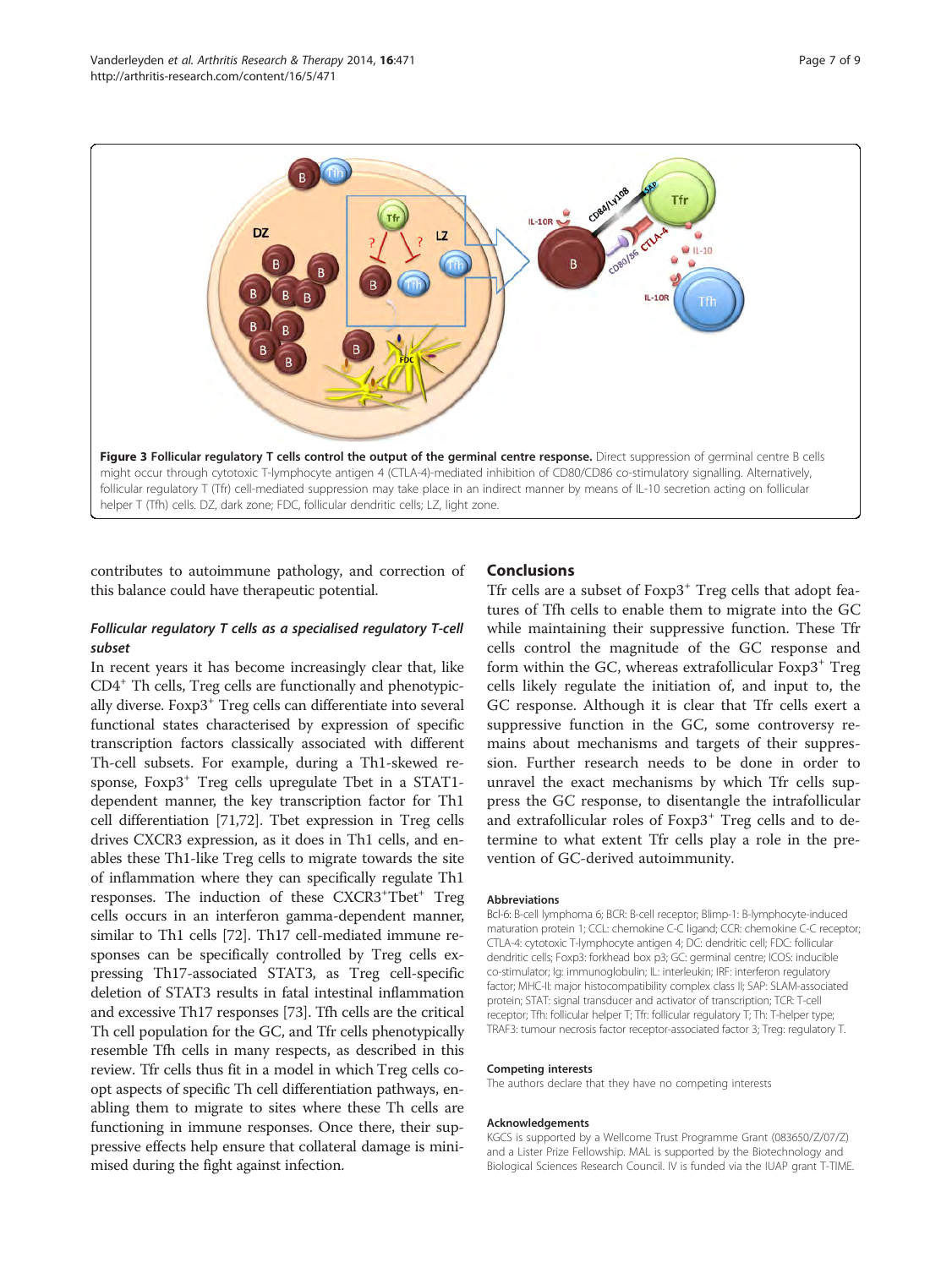#### <span id="page-7-0"></span>Author details

<sup>1</sup> Lymphocyte Signalling and Development, Babraham Institute, Babraham Research Campus, Cambridge CB22 3AT, UK. <sup>2</sup>IB Autoimmune Genetics Laboratory, KU Leuven, O&N 2, Campus Gasthiusberg, Herestraat 49, bus 1026, 3000 Leuven, Belgium. <sup>3</sup> Cambridge Institute for Medical Research, Wellcome Trust/MRC Building, Cambridge Biomedical Campus, Cambridge CB2 0XY, UK.

#### Published online: 30 October 2014

#### References

- 1. MacLennan IC: Germinal centers. Annu Rev Immunol 1994, 12:117-139.
- 2. Batista FD, Harwood NE: The who, how and where of antigen presentation to B cells. Nat Rev Immunol 2009, 9:15–27.
- Carrasco YR, Batista FD: B cells acquire particulate antigen in a macrophage-rich area at the boundary between the follicle and the subcapsular sinus of the lymph node. Immunity 2007, 27:160–171.
- Junt T, Moseman EA, Iannacone M, Massberg S, Lang PA, Boes M, Fink K, Henrickson SE, Shayakhmetov DM, Di Paolo NC, van Rooijen N, Mempel TR, Whelan SP, von Andrian UH: Subcapsular sinus macrophages in lymph nodes clear lymph-borne viruses and present them to antiviral B cells. Nature 2007, 450:110–114.
- 5. Phan TG, Grigorova I, Okada T, Cyster JG: Subcapsular encounter and complement-dependent transport of immune complexes by lymph node B cells. Nat Immunol 2007, 8:992–1000.
- 6. Allen CD, Cyster JG: Follicular dendritic cell networks of primary follicles and germinal centers: phenotype and function. Semin Immunol 2008, 20:14–25.
- 7. Okada T, Miller MJ, Parker I, Krummel MF, Neighbors M, Hartley SB, O'Garra A, Cahalan MD, Cyster JG: Antigen-engaged B cells undergo chemotaxis toward the T zone and form motile conjugates with helper T cells. PLoS Biol 2005, 3:e150.
- 8. Pereira JP, Kelly LM, Xu Y, Cyster JG: EBI2 mediates B cell segregation between the outer and centre follicle. Nature 2009, 460:1122–1126.
- 9. Gatto D, Paus D, Basten A, Mackay CR, Brink R: Guidance of B cells by the orphan G protein-coupled receptor EBI2 shapes humoral immune responses. Immunity 2009, 31:259–269.
- 10. Chan TD, Gatto D, Wood K, Camidge T, Basten A, Brink R: Antigen affinity controls rapid T-dependent antibody production by driving the expansion rather than the differentiation or extrafollicular migration of early plasmablasts. J Immunol 2009, 183:3139-3149.
- 11. Smith KG, Hewitson TD, Nossal GJ, Tarlinton DM: The phenotype and fate of the antibody-forming cells of the splenic foci. Eur J Immunol 1996, 26:444–448.
- 12. MacLennan IC, Toellner KM, Cunningham AF, Serre K, Sze DM, Zuniga E, Cook MC, Vinuesa CG: Extrafollicular antibody responses. Immunol Rev 2003, 194:8–18.
- 13. Victora GD, Nussenzweig MC: Germinal centers. Annu Rev Immunol 2012, 30:429–457.
- 14. Gitlin AD, Shulman Z, Nussenzweig MC: Clonal selection in the germinal centre by regulated proliferation and hypermutation. Nature 2014, 509:637–640.
- 15. Victora GD, Schwickert TA, Fooksman DR, Kamphorst AO, Meyer-Hermann M, Dustin ML, Nussenzweig MC: Germinal center dynamics revealed by multiphoton microscopy with a photoactivatable fluorescent reporter. Cell 2010, 143:592–605.
- 16. Linterman MA, Liston A, Vinuesa CG: T-follicular helper cell differentiation and the co-option of this pathway by non-helper cells. Immunol Rev 2012, 247:143–159.
- 17. Ballesteros-Tato A, Randall TD: Priming of T follicular helper cells by dendritic cells. Immunol Cell Biol 2014, 92:22–27.
- 18. Choi YS, Kageyama R, Eto D, Escobar TC, Johnston RJ, Monticelli L, Lao C, Crotty S: ICOS receptor instructs T follicular helper cell versus effector cell differentiation via induction of the transcriptional repressor Bcl6. Immunity 2011, 34:932–946.
- 19. Yu D, Rao S, Tsai LM, Lee SK, He Y, Sutcliffe EL, Srivastava M, Linterman M, Zheng L, Simpson N, Ellyard JI, Parish IA, Ma CS, Li QJ, Parish CR, Mackay CR, Vinuesa CG: The transcriptional repressor Bcl-6 directs T follicular helper cell lineage commitment. Immunity 2009, 31:457–468.
- 20. Nurieva RI, Chung Y, Martinez GJ, Yang XO, Tanaka S, Matskevitch TD, Wang YH, Dong C: Bcl6 mediates the development of T follicular helper cells. Science 2009, 325:1001–1005.
- 21. Johnston RJ, Poholek AC, DiToro D, Yusuf I, Eto D, Barnett B, Dent AL, Craft J, Crotty S: Bcl6 and Blimp-1 are reciprocal and antagonistic regulators of T follicular helper cell differentiation. Science 2009, 325:1006–1010.
- 22. Hardtke S, Ohl L, Forster R: Balanced expression of CXCR5 and CCR7 on follicular T helper cells determines their transient positioning to lymph node follicles and is essential for efficient B-cell help. Blood 2005, 106:1924–1931.
- 23. Schaerli P, Willimann K, Lang AB, Lipp M, Loetscher P, Moser B: CXC chemokine receptor 5 expression defines follicular homing T cells with B cell helper function. J Exp Med 2000, 192:1553–1562.
- 24. Liu X, Chen X, Zhong B, Wang A, Wang X, Chu F, Nurieva RI, Yan X, Chen P, van der Flier LG, Nakatsukasa H, Neelapu SS, Chen W, Clevers H, Tian Q, Qi H, Wei L, Dong C: Transcription factor achaete-scute homologue 2 initiates follicular T-helper-cell development. Nature 2014, 507:513–518.
- Cannons JL, Qi H, Lu KT, Dutta M, Gomez-Rodriguez J, Cheng J, Wakeland EK, Germain RN, Schwartzberg PL: Optimal germinal center responses require a multistage T cell:B cell adhesion process involving integrins, SLAM-associated protein, and CD84. Immunity 2010, 32:253–265.
- 26. Xu H, Li X, Liu D, Li J, Zhang X, Chen X, Hou S, Peng L, Xu C, Liu W, Zhang L, Qi H: Follicular T-helper cell recruitment governed by bystander B cells and ICOS-driven motility. Nature 2013, 496:523–527.
- 27. Linterman MA, Beaton L, Yu D, Ramiscal RR, Srivastava M, Hogan JJ, Verma NK, Smyth MJ, Rigby RJ, Vinuesa CG: IL-21 acts directly on B cells to regulate Bcl-6 expression and germinal center responses. J Exp Med 2010, 207:353–363.
- 28. Bryant VL, Ma CS, Avery DT, Li Y, Good KL, Corcoran LM, de Waal MR, Tangye SG: Cytokine-mediated regulation of human B cell differentiation into Ig-secreting cells: predominant role of IL-21 produced by CXCR5<sup>+</sup> T follicular helper cells. J Immunol 2007, 179:8180–8190.
- 29. Zotos D, Coquet JM, Zhang Y, Light A, D'Costa K, Kallies A, Corcoran LM, Godfrey DI, Toellner KM, Smyth MJ, Nutt SL, Tarlinton DM: IL-21 regulates germinal center B cell differentiation and proliferation through a B cellintrinsic mechanism. J Exp Med 2010, 207:365–378.
- 30. Han S, Hathcock K, Zheng B, Kepler TB, Hodes R, Kelsoe G: Cellular interaction in germinal centers. Roles of CD40 ligand and B7-2 in established germinal centers. J Immunol 1995, 155:556–567.
- 31. Yusuf I, Kageyama R, Monticelli L, Johnston RJ, Ditoro D, Hansen K, Barnett B, Crotty S: Germinal center T follicular helper cell IL-4 production is dependent on signaling lymphocytic activation molecule receptor (CD150). J Immunol 2010, 185:190–202.
- 32. Good-Jacobson KL, Szumilas CG, Chen L, Sharpe AH, Tomayko MM, Shlomchik MJ: PD-1 regulates germinal center B cell survival and the formation and affinity of long-lived plasma cells. Nat Immunol 2010, 11:535542.
- 33. Kawamoto S, Tran TH, Maruya M, Suzuki K, Doi Y, Tsutsui Y, Kato LM, Fagarasan S: The inhibitory receptor PD-1 regulates IgA selection and bacterial composition in the gut. Science 2012, 336:485–489.
- Zhang Y, Meyer-Hermann M, George LA, Figge MT, Khan M, Goodall M, Young SP, Reynolds A, Falciani F, Waisman A, Notley CA, Ehrenstein MR, Kosco-Vilbois M, Toellner KM: Germinal center B cells govern their own fate via antibody feedback. J Exp Med 2013, 210:457-464.
- 35. Kim HJ, Verbinnen B, Tang X, Lu L, Cantor H: Inhibition of follicular Thelper cells by CD8(+) regulatory T cells is essential for self tolerance. Nature 2010, 467:328–332.
- 36. Sakaguchi S, Yamaguchi T, Nomura T, Ono M: Regulatory T cells and immune tolerance. Cell 2008, 133:775–787.
- 37. Hsieh CS, Lee HM, Lio CW: Selection of regulatory T cells in the thymus. Nat Rev Immunol 2012, 12:157–167.
- 38. Abbas AK, Benoist C, Bluestone JA, Campbell DJ, Ghosh S, Hori S, Jiang S, Kuchroo VK, Mathis D, Roncarolo MG, Rudensky A, Sakaguchi S, Shevach EM, Vignali DA, Ziegler SF: Regulatory T cells: recommendations to simplify the nomenclature. Nat Immunol 2013, 14:307–308.
- 39. Paiva RS, Lino AC, Bergman ML, Caramalho I, Sousa AE, Zelenay S, Demengeot J: Recent thymic emigrants are the preferential precursors of regulatory T cells differentiated in the periphery. Proc Natl Acad Sci U S A 2013, 110:6494–6499.
- 40. Hsieh CS, Zheng Y, Liang Y, Fontenot JD, Rudensky AY: An intersection between the self-reactive regulatory and nonregulatory T cell receptor repertoires. Nat Immunol 2006, 7:401–410.